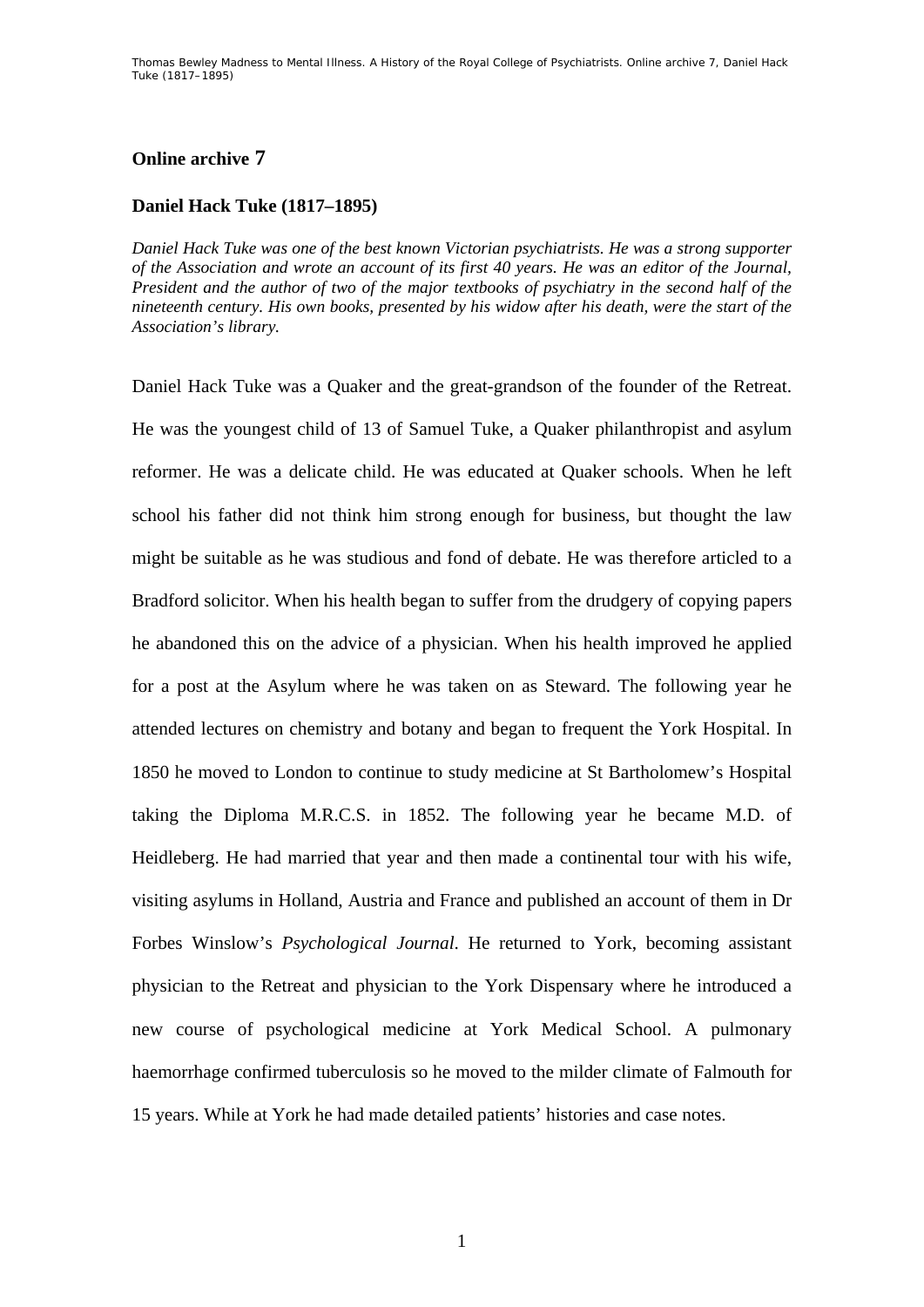Thomas Bewley *Madness to Mental Illness. A History of the Royal College of Psychiatrists*. Online archive 7, *Daniel Hack Tuke (1817–1895)*

With Dr John Bucknill he agreed to write the well-known *Manual of Psychological Medicine* which was published in 1878 and was for many years the standard English authority on insanity. He and Dr Bucknill agreed to work separately and Dr Hack Tuke wrote the first half dealing with Lunacy Law, classification, causation and the different forms of insanity. Bucknill wrote on diagnosis, pathology and treatment. By 1875 Tuke's health had improved sufficiently for him to move to London to become a consultant and a lecturer at Charing Cross Hospital. He also became a governor of the Bethlem Hospital and was a founder of the Aftercare Association. In 1880 he became a joint editor of the *Journal of Mental Science* and in 1881 President of the Medico-Psychological Association.

He wrote his book *Insanity in Ancient and Modern Life* (1878) followed by *History of the Insane in the British Isles* (1882). In 1884 he visited America where he found material for his book *The Insane in the United States and Canada*. In 1888 he received an honorary LL.D from Glasgow University as one of the very few holders of this degree who had had no university training. He finally undertook to edit the *Dictionary of Psychological Medicine*. This was the most ambitious British psychiatric work of the nineteenth century. It was written by an international group of 128 authors in two volumes. His book, which aimed to be comprehensive, reflected many of the complex social, cognitive and professional dimensions of psychiatry at the end of the 19th century. He himself wrote 68 original sections and despite having to arrange and edit to prevent overlapping completed this in two years, presenting the first copy in 1892 at The Retreat to the President, Dr Baker (superintendent at the Retreat). He died in 1895.